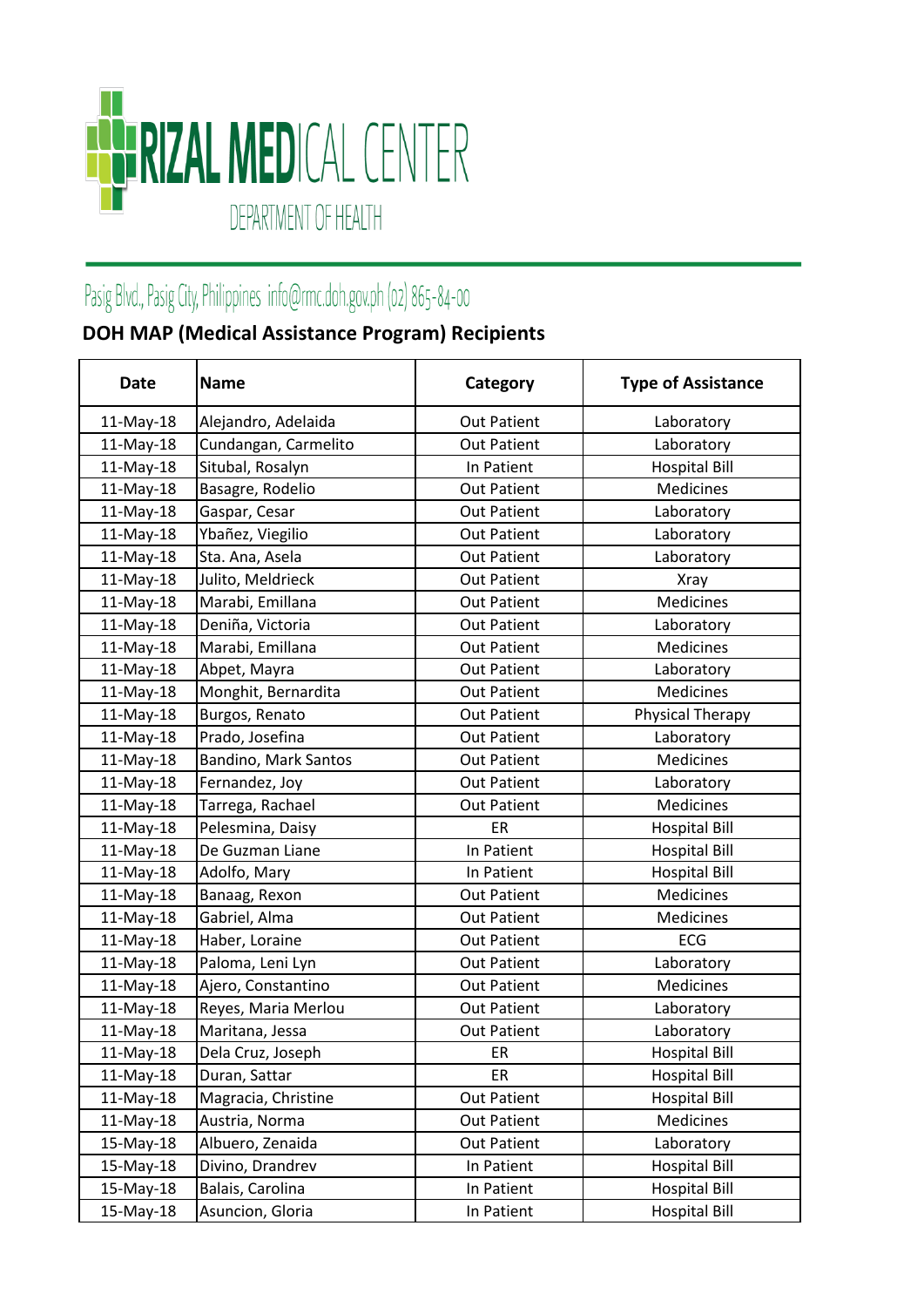| 15-May-18 | Pedroza, Zenaida       | In Patient         | <b>Hospital Bill</b>    |
|-----------|------------------------|--------------------|-------------------------|
| 15-May-18 | Cruz, Aries            | In Patient         | <b>Hospital Bill</b>    |
| 15-May-18 | Elazo, Divine          | In Patient         | <b>Hospital Bill</b>    |
| 15-May-18 | Agustines, Ma Cristina | In Patient         | <b>Hospital Bill</b>    |
| 15-May-18 | Delos Santos, Ashly    | In Patient         | <b>Hospital Bill</b>    |
| 15-May-18 | Detaza, Francell       | In Patient         | <b>Hospital Bill</b>    |
| 15-May-18 | Rayos, Johnson         | In Patient         | <b>Hospital Bill</b>    |
| 15-May-18 | Panabang, Rolly        | In Patient         | <b>Hospital Bill</b>    |
| 15-May-18 | Salazar, Benito II     | In Patient         | <b>Hospital Bill</b>    |
| 15-May-18 | Lotivo, Helen          | <b>Out Patient</b> | Laboratory              |
| 15-May-18 | Cortina, Lucy          | <b>Out Patient</b> | Laboratory              |
| 15-May-18 | Fernandez, Aizel       | <b>Out Patient</b> | Laboratory              |
| 15-May-18 | Flores, Ryan           | In Patient         | <b>Hospital Bill</b>    |
| 15-May-18 | Garcia, Neil           | In Patient         | <b>Hospital Bill</b>    |
| 15-May-18 | Lotino, Wenefredo      | In Patient         | <b>Hospital Bill</b>    |
| 15-May-18 | Aguirre, Thelma        | In Patient         | <b>Hospital Bill</b>    |
| 15-May-18 | Solanor, Catalina      | In Patient         | <b>Hospital Bill</b>    |
| 15-May-18 | Sabong, Amira          | In Patient         | <b>Hospital Bill</b>    |
| 15-May-18 | Tañan, Jenelyn         | In Patient         | <b>Hospital Bill</b>    |
| 15-May-18 | Faustino, Erika        | In Patient         | <b>Hospital Bill</b>    |
| 15-May-18 | Rodriguez, Gabrielle   | In Patient         | <b>Hospital Bill</b>    |
| 15-May-18 | Gonzales, Helen        | In Patient         | <b>Hospital Bill</b>    |
| 15-May-18 | Alentajan, Jeselle     | In Patient         | <b>Hospital Bill</b>    |
| 15-May-18 | Macam, Anabelle        | In Patient         | <b>Hospital Bill</b>    |
| 15-May-18 | Francisco, Noel        | In Patient         | <b>Hospital Bill</b>    |
| 15-May-18 | Landicho, Teresita     | <b>Out Patient</b> | 2D Echo                 |
| 15-May-18 | Torres, Elieta         | <b>Out Patient</b> | Laboratory              |
| 15-May-18 | Rodriguez, Gabrielle   | In Patient         | Hbill                   |
| 15-May-18 | Reyes, Rafael          | ER                 | Hbill                   |
| 15-May-18 | Loberez, Urbano        | <b>Out Patient</b> | Laboratory/Medicines    |
| 15-May-18 | Copiera, Gregorio      | <b>Out Patient</b> | Laboratory              |
| 15-May-18 | Rapa, Elenor           | <b>Out Patient</b> | Laboratory              |
| 15-May-18 | Mejilla, Diana Rose    | <b>Out Patient</b> | Medicines               |
| 15-May-18 | Olitan, Merecil        | In Patient         | <b>Hospital Bill</b>    |
| 15-May-18 | Odango, Roselier       | ER                 | <b>Hospital Bill</b>    |
| 15-May-18 | Balderama, Angelita    | <b>Out Patient</b> | Laboratory              |
| 15-May-18 | Lagos, Leonito         | In Patient         | <b>Hospital Bill</b>    |
| 15-May-18 | Manliguez, Celedonia   | <b>Out Patient</b> | Laboratory              |
| 15-May-18 | Rotap, Ma. Theresa     | <b>Out Patient</b> | Laboratory              |
| 15-May-18 | Dante, Villamor        | <b>Out Patient</b> | Medicines               |
| 16-May-18 | Zonio, Josephine       | <b>Out Patient</b> | Laboratory              |
| 16-May-18 | Diviva, Emma           | <b>Out Patient</b> | Laboratory              |
| 16-May-18 | Puno, Ligaya           | <b>Out Patient</b> | Laboratory              |
| 16-May-18 | Burgos, Renato         | <b>Out Patient</b> | Laboratory              |
| 16-May-18 | Tumbali, Rowena        | <b>Out Patient</b> | Laboratory              |
| 16-May-18 | Naval, Aurora          | <b>Out Patient</b> | Physical Therapy        |
| 16-May-18 | Concina, Rizaldy       | <b>Out Patient</b> | <b>Dental Procedure</b> |
| 16-May-18 | Manera, Thelma         | <b>Out Patient</b> | Medicines               |
| 16-May-18 | Dela Isla, Herlyn      | Out Patient        | Laboratory              |
| 16-May-18 | Bautista, Lailen       | <b>Out Patient</b> | Laboratory              |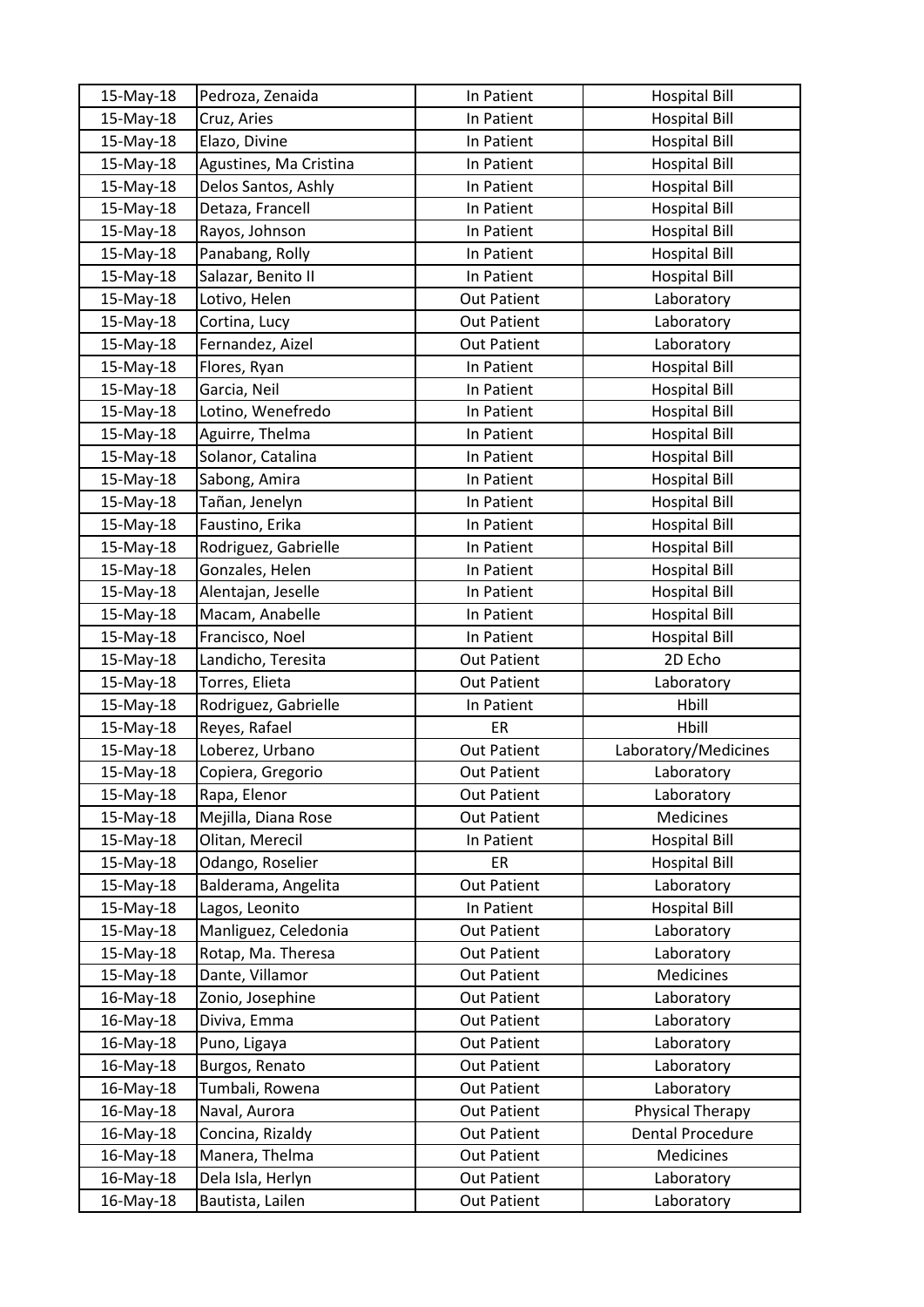| 16-May-18 | Favorito, Princess Ann | ER                 | <b>Hospital Bill</b>      |
|-----------|------------------------|--------------------|---------------------------|
| 16-May-18 | Epe, Salvacion         | ER                 | <b>Hospital Bill</b>      |
| 16-May-18 | Berba, Cassandra       | ER                 | <b>Hospital Bill</b>      |
| 16-May-18 | Manzano, Angelo        | ER                 | <b>Hospital Bill</b>      |
| 16-May-18 | Jardin, Adoracion      | <b>Out Patient</b> | Laboratory                |
| 16-May-18 | Hernandez, Sheryl      | <b>Out Patient</b> | Medic ine                 |
| 16-May-18 | Aliño, David           | <b>Out Patient</b> | Laboratory                |
| 16-May-18 | Magaspar, Agripiona    | <b>Out Patient</b> | Laboratory                |
| 16-May-18 | Dayao, Violeta         | Out Patient        | Laboratory                |
| 16-May-18 | Cabael, Elpidio        | <b>Out Patient</b> | Laboratory/ECG/Xray       |
| 16-May-18 | Ramon, Analyn          | In Patient         | <b>Hospital Bill</b>      |
| 16-May-18 | Factor, Honneby        | In Patient         | <b>Hospital Bill</b>      |
| 16-May-18 | Pagarigan, Nilda       | ER                 | <b>Hospital Bill</b>      |
| 16-May-18 | Roseus, Teresita       | <b>Out Patient</b> | 2D Echo                   |
| 16-May-18 | Collado, Raymundo      | <b>Out Patient</b> | Medicines                 |
| 16-May-18 | Austria, Marites       | <b>Out Patient</b> | Laboratory                |
| 16-May-18 | Aguilar, Aileen        | <b>Out Patient</b> | Laboratory                |
| 16-May-18 | Batangas, Ricardo      | ER                 | <b>Hospital Bill</b>      |
| 16-May-18 | Magana, Archie         | In Patient         | <b>Hospital Bill</b>      |
| 16-May-18 | Bernardo, Llyndel      | <b>Out Patient</b> | <b>Medicines</b>          |
| 16-May-18 | Fabito, Maricel        | <b>Out Patient</b> | Laboratory                |
| 16-May-18 | Buccat, Mary Jane      | <b>Out Patient</b> | Laboratory                |
| 16-May-18 | Bernardo, Ricardo      | <b>Out Patient</b> | Medicines                 |
| 16-May-18 | Santos, Annie          | In Patient         | <b>Hospital Bill</b>      |
| 16-May-18 | Lacanal, Jemma         | In Patient         | <b>Hospital Bill</b>      |
| 16-May-18 | Baligala, Joanna       | In Patient         | <b>Hospital Bill</b>      |
| 16-May-18 | Mamayo, Naela          | In Patient         | <b>Hospital Bill</b>      |
| 16-May-18 | Santos, Maria Chito    | In Patient         | <b>Hospital Bill</b>      |
| 17-May-18 | Alcantara, Leizl       | <b>Out Patient</b> | Laboratory                |
| 17-May-18 | Hirado, Elizabeth      | <b>Out Patient</b> | Laboratory                |
| 17-May-18 | Malingin, Paul         | <b>Out Patient</b> | 2D Echo                   |
| 17-May-18 | Guir, Frequil          | In Patient         | <b>Hospital Bill</b>      |
| 17-May-18 | De Guia, Reinigril     | <b>Out Patient</b> | Medicines                 |
| 17-May-18 | Ubaldo, Remeler        | <b>Out Patient</b> | Medicines                 |
| 17-May-18 | Velez, Lara Jane       | Out Patient        | Laboratory                |
| 17-May-18 | Adan, Arnel            | <b>Out Patient</b> | Laboratory                |
| 17-May-18 | Adan, Leticia          | Out Patient        | Laboratory                |
| 17-May-18 | Enaje, Ma. Eloisa      | <b>Out Patient</b> | 2D Echo                   |
| 17-May-18 | Diazon, Jessica        | Out Patient        | Medicines                 |
| 17-May-18 | Lumayag, Felix         | <b>Out Patient</b> | Laboratory                |
| 17-May-18 | Inocencio, Rosamystica | <b>Out Patient</b> | Laboratory                |
| 17-May-18 | Dela Paz, Gemma        | Out Patient        | Laboratory                |
| 17-May-18 | Laurente, Divina       | <b>Out Patient</b> | Laboratory                |
| 17-May-18 | Bitancor, France       | Out Patient        | Electro Surgery/Cauterize |
| 17-May-18 | Faustino, Jewel        | In Patient         | <b>Hospital Bill</b>      |
| 17-May-18 | Cajayon, Ricardo       | Out Patient        | Medicines                 |
| 17-May-18 | Lucero, Dionisio       | Out Patient        | Medicines                 |
| 17-May-18 | Orgino, Jose           | Out Patient        | Medicines                 |
| 17-May-18 | De Mesa, Knishlie      | <b>Out Patient</b> | Laboratory                |
| 17-May-18 | Limson, Menard         | Out Patient        | Medicines                 |